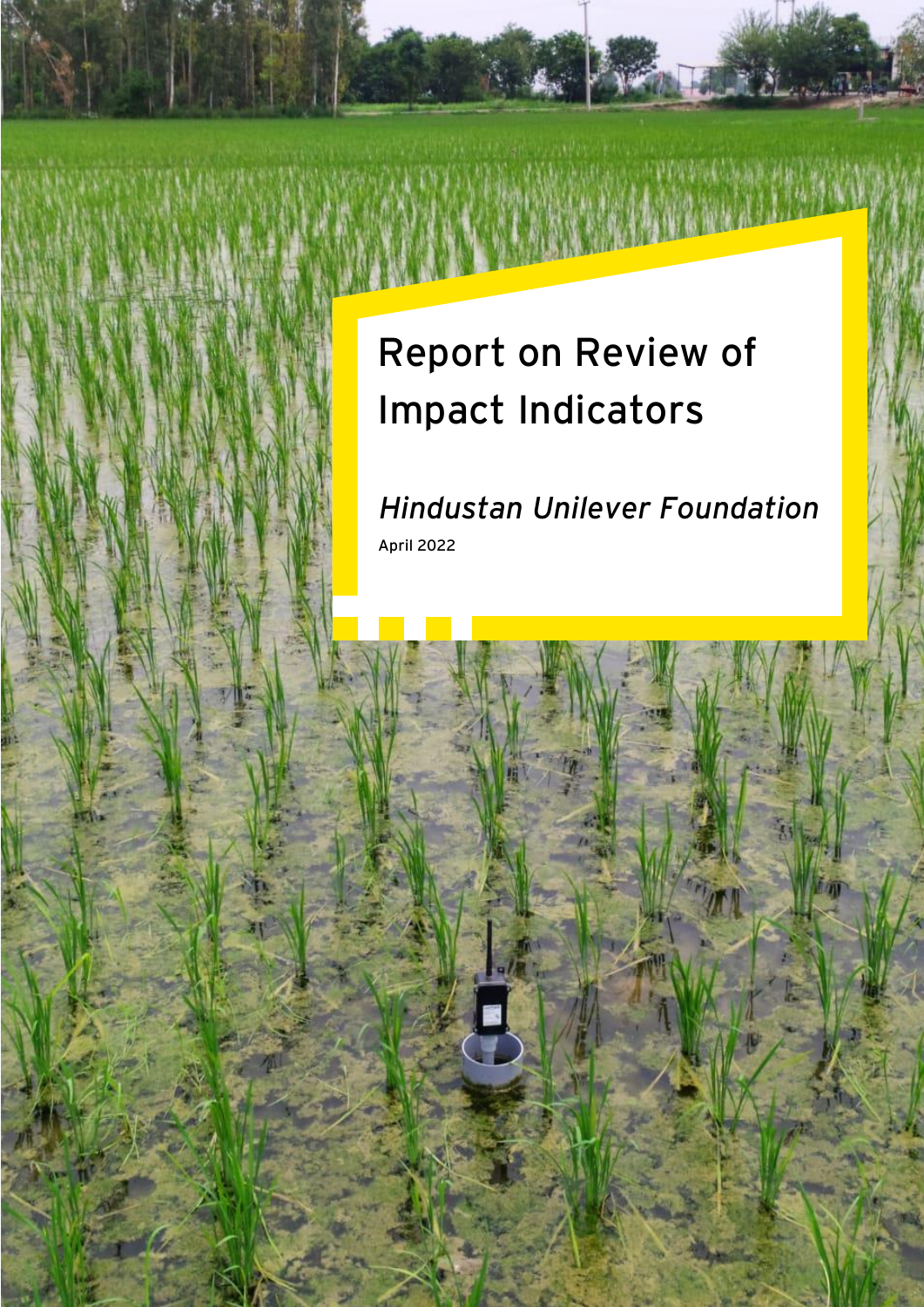### **Review of Impact Indicators reported by Partner Implementing Agencies of Hindustan Unilever Foundation**

EY has reviewed the impact Indicators of the programme outcomes reported by 16 Partner Implementing Agencies (PIA) of Hindustan Unilever Foundation (HUF) through large scale action on water conservation, governance, and judicious water use.

Set up in 2010, HUF supports and amplifies scalable solutions that can help address India's water challenges – specifically for rural communities that intersect with agriculture. HUF established its 'Water for Public Good' programme that is anchored in the belief that water is a common good and must be governed by citizen communities. The aim was to catalyze effective solutions to India's water challenges involving the government, communities, experts, and mission-based organizations. HUF's PIAs work with rural communities across 8 states and 2 union territories that represent India's varied ground water and rainfall conditions.

#### **Our 'Scope of review' includes:**

- $\triangleright$  Review of the impact indicators for the period of 1<sup>st</sup> April 2020 to 31<sup>st</sup> March 2021.
- ➢ Review of the methodology adopted by the PIAs to measure and track the impact of programmes on key indicators for the period of  $1<sup>st</sup>$  April 2020 to  $31<sup>st</sup>$  March 2021.
- ➢ Review of quality of impact through detailed stakeholder engagements

#### **Limitations of our Review:**

- $\triangleright$  Outcomes of the programmes other than those mentioned above in the 'Scope of review'.
- ➢ Data and information outside the defined reporting period i.e., 1 st April 2020 to 31st March 2021.
- ➢ The Data/Information related to above mentioned 'Scope of review' was provided by HUF. EY reviewed the Data/Information as received from HUF.

#### **Our Approach:**

In-line with the scope, EY has undertaken qualitative review of impact through video consultations with thematic leads & field team members of PIAs and programme coordinators of HUF to understand the impact of the programmes.

The review methodology is based on the 'Organisation for Economic Co-operation and Development/ Development Assisting Committee (OECD/DAC)' - "Guidelines for Project and Programme Evaluations", referring to its 5 pillars (relevance, effectiveness, efficiency, impact, and sustainability).

#### **Review Outcome:**

- **Relevance**: The programmes carried out were of high relevance, particularly due to the community centric approach adopted by the PIAs to address the water and agricultural issues. Prior to the initiation of the programmes, baseline study was conducted to understand the nature of the water challenge in the programme geography. Continuous discussions with farmers, village-level meetings with focused groups, government bodies, and other committees in those areas were all part of the implementation process. The overall outcomes originally planned included effective surface water conservation efforts in vulnerable districts, improvement in ground water levels, and behaviour change in water use practices for water intensive crops like paddy and wheat. These outcomes were accomplished within the stipulated time frame.
- **Impact**: HUF in collaboration with the PIAs has been instrumental in development of the local economy in the programme regions through addressing water scarcity and introducing agricultural interventions. The programmes have also created a lot of employment opportunities to the thousands of beneficiary villagers, thus adding to the socio-economic development in the intended villages. The following key impact indicators pertaining to programmes by HUF's Programme Implementation Agencies have been reviewed:

| 36.830                                   | 26,534.94                            | 12.501                                                                            | 4.10.560                                                 |
|------------------------------------------|--------------------------------------|-----------------------------------------------------------------------------------|----------------------------------------------------------|
| Water conservation<br>structures created | Hectares of plantations<br>completed | Villages benefitting from water<br>conservation works & demand side<br>management | Farmers benefitting<br>from agriculture<br>interventions |

*Refer to Annexure for detailed Programme wise Impact indicators*

• **Efficiency:** Efficiency of the programmes is ensured through recruitment and capacity building of cadres from the local villages, which inculcates low cost and time involved in training. In addition, trainings are delivered through customized video dissemination as per farmer groups to drive on-ground efficiency. As stated by the PIA leads, the efficiency of some of the programmes had declined during the COVID19 lockdown as the team had to face many challenges to interact with the farmers, travel from one location to other or continue with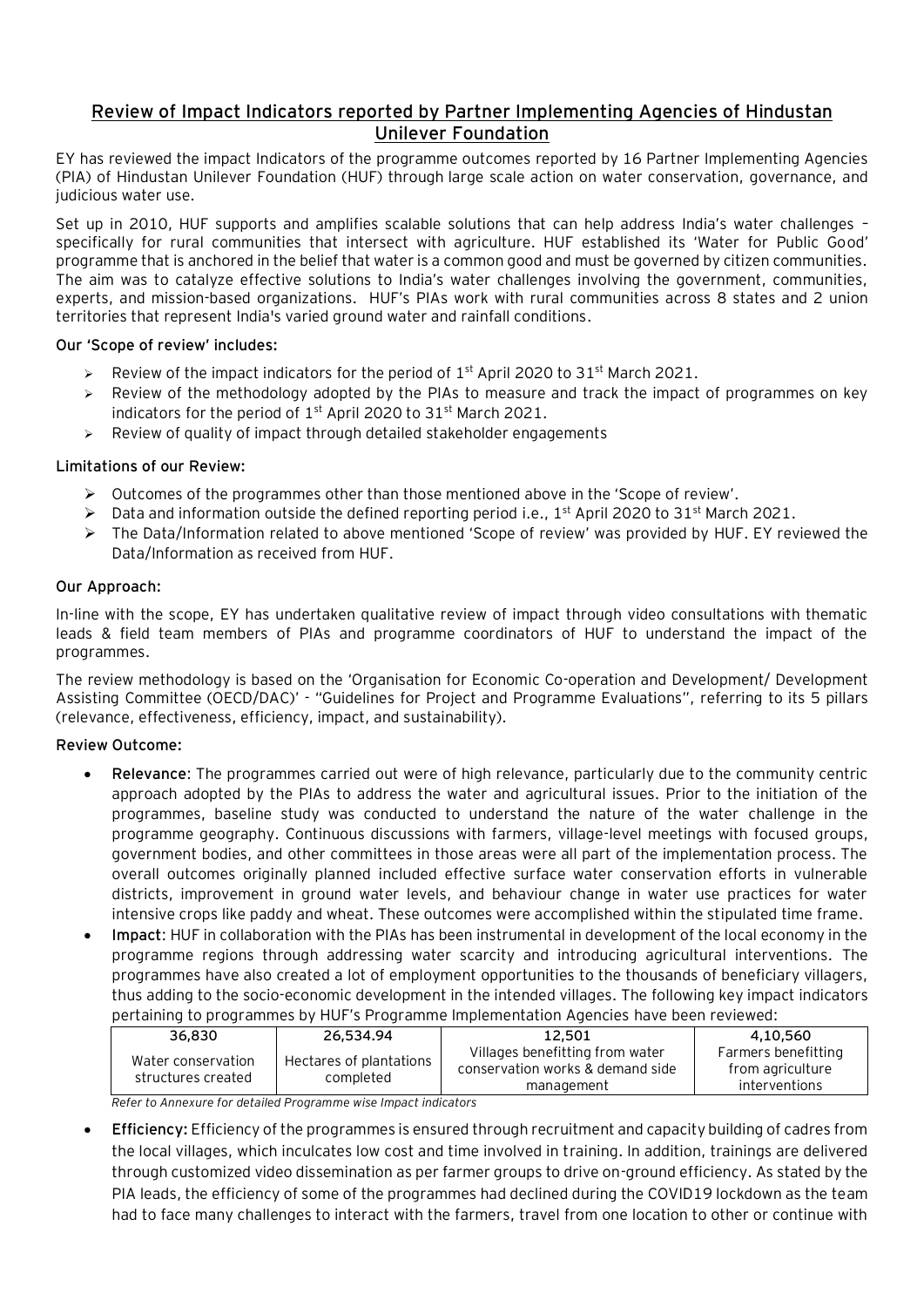the operations considering all the safety restrictions and fear in the minds of the people. However, all these challenges were overcome in due time and the programmes were again brought back on track with persistent efforts of the implementation team and villagers.

• **Effectiveness**: One of the significant components of the programme is behaviour change, that is brought about through demonstrations by field team members. Live crop experiments in demonstration plots are conducted to prove the effectiveness of interventions and drive adoption of new cropping practices. Continuous discussions with farmers, village-level meetings with focused groups, government bodies, and other committees are undertaken to ensure stakeholder engagement.



*Source: FES OLM*

• **Sustainability:** During the stakeholder consultations, it was stated that sustainability is one of the core aspects right from the inception of every programme. Key resource personnel are well trained on both agricultural as well as water conservation side, to provide guidance and timely consultations to farmers. Implementation team relentlessly works towards ensuring that the programme can be conducted as a selfsustaining model. Coordination with Panchayat and community institutions is established to ensure that the operations and best practices are carried forward with their support and guidance. The long-term sustainability of the programmes has been ensured as the impact of the programmes on small and marginal farmers will create the demand among the community to generate sustainability.

#### **Overall Recommendations:**

- 1. During the review, it was observed that the documentation maintained by PIAs is in line with the KPIs defined by HUF (for Assurance). However, it does not comprehensively capture all the impact indicators. HUF is recommended to strengthen data management systems to measure and track the information required to assess impact on direct and indirect beneficiaries of the programmes.
- 2. HUF can consider undertaking comparative study for assessing water availability in the watershed before and after the implementation of the programmes to establish impact.
- 3. Data for training and capacity building of stakeholders is not considered as an impact indicator by HUF. It is recommended that HUF comprehensively tracks and maintains documentation on skill development.
- 4. During the review, it was observed that the interventions have increased employment opportunities for the villagers. Presently, HUF is only reporting the additional income and man-days generated due to water conservation works. Going ahead, HUF in collaboration with PIAs should consider to track the economic and employment opportunities generated for the indirect beneficiaries of the programme as well.
- 5. Majority of the cadres trained in several programmes are women. Additionally, it was observed that the programme interventions have compounding effect on education of children and health of families as well. HUF may consider implementing measures to monitor the effect of programmes in lives of women and families.
- 6. During the review, PIAs conveyed the plan devised for long-term sustainability of the programmes. It is advisable to maintain written documentation of procedure followed to establish self-sustenance of the programmes.

#### **Disclaimer:**

Our review is based on limited data shared by HUF, and consultation with PIA representatives and HUF programme coordinators. The observations are based on review of documents/records and data/information provided by HUF and discussions/interactions with key personnel.

Outcomes presented in the report are based on information provided by HUF during the virtual desk review, and therefore, the review of impact indicators is valid for the PIAs engaged by HUF. The observations presented are our interpretation of the information obtained in discussion with PIAs. It is not possible to verify and review all necessary documentary evidence for data accuracy, completeness, and integrity in the limited time of the review. This report is meant purely for internal consumption by HUF. If any person chooses to reference the contents of the report externally, they do so at their own risk.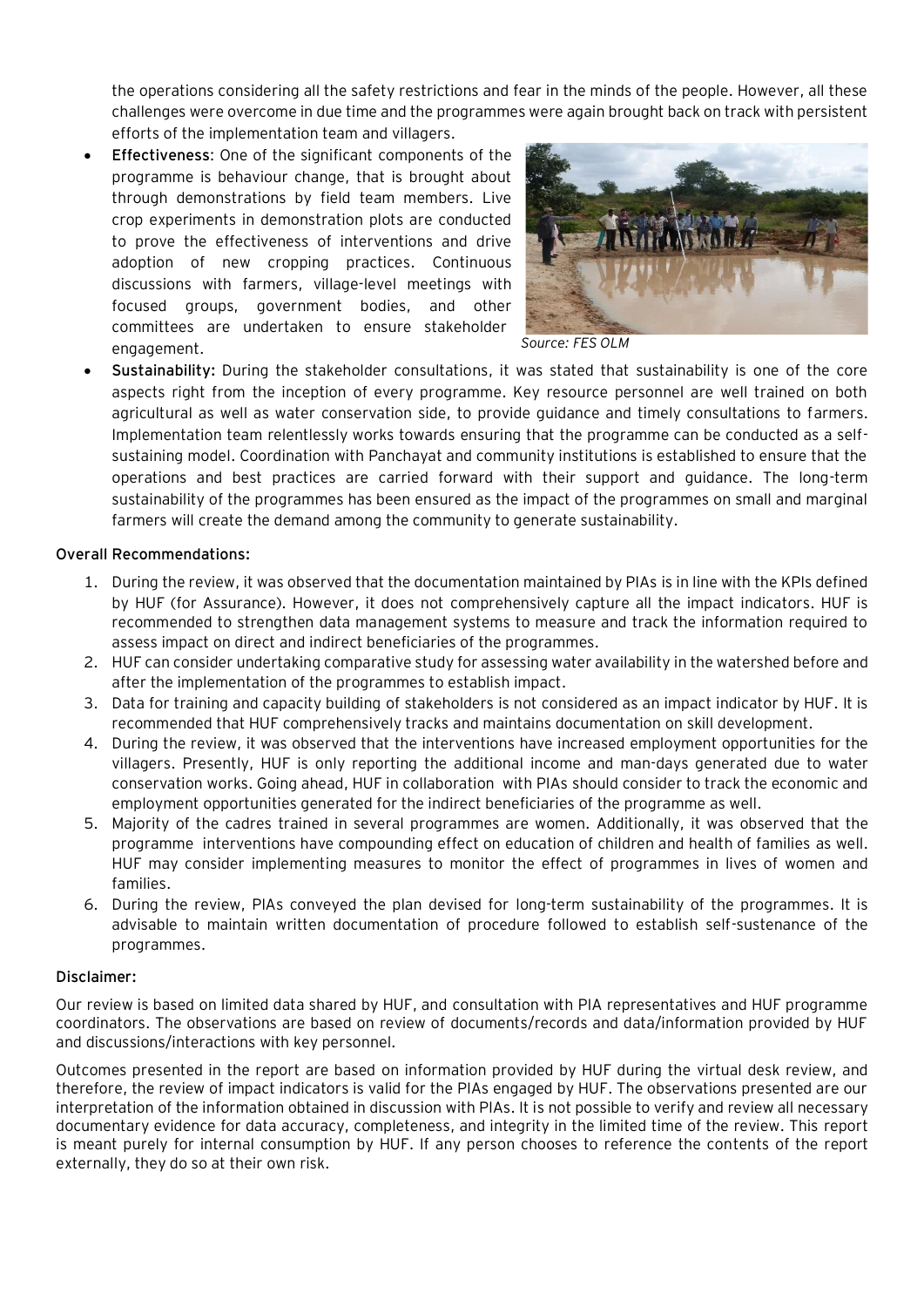## *Annexure 1 - Desk based virtual review has been undertaken for the following 16 programs*

| SI. No.        | <b>Programme Title</b>                                                                                                                                                | <b>Partner Name</b>                                                                                  | Location                                                         |  |
|----------------|-----------------------------------------------------------------------------------------------------------------------------------------------------------------------|------------------------------------------------------------------------------------------------------|------------------------------------------------------------------|--|
| $\mathbf{1}$   | Water Commons-Influencing practice and policy                                                                                                                         | Foundation for Ecological Security<br>(FES)                                                          | Rajasthan, Madhya Pradesh,<br>Maharashtra, and Andhra<br>Pradesh |  |
| $\overline{c}$ | Optimizing agriculture returns and enhancing<br>climate adaptation through water conservation as<br>a national model for canal-irrigated paddy<br>cultivation         | SAMUHA                                                                                               | Karnataka                                                        |  |
| $\mathfrak{Z}$ | Improving measures on productivity of<br>agricultural crops with tank systems                                                                                         | Development of Human Action<br>(DHAN) Foundation                                                     | <b>Tamil Nadu</b>                                                |  |
| 4              | Sustainable solutions for water efficient and<br>economically rewarding agriculture for small<br>farmers                                                              | People's Action for National<br>Integration (PANI)                                                   | <b>Uttar Pradesh</b>                                             |  |
| 5              | Reviving Bundelkhand's traditional tanks through<br>community-led action to stabilize agricultural<br>livelihoods in a region vulnerable to chronic water<br>distress | Self-Reliant Initiatives through<br>Joint Action (SRIJAN)                                            | Madhya Pradesh and Uttar<br>Pradesh                              |  |
| 6              | Transforming water security and agricultural<br>potential for small tribal farmers in dry-arid<br>districts of Northern Gujarat                                       | Nehru Foundation for Development<br>- Vikram Sarabhai Centre for<br>Development Interaction (VIKSAT) | Gujarat                                                          |  |
| $\overline{7}$ | Solution for responsible water use and long-term<br>viability of agriculture in Punjab                                                                                | Centers for International Project<br>Trust (CIPT)                                                    | Punjab                                                           |  |
| 8              | Securing water and livelihoods through<br>community-led watershed development in semi-<br>arid, drought prone region of Maharashtra                                   | Watershed Organization Trust<br>(WoTR)                                                               | Maharashtra                                                      |  |
| 9              | Drinking water security in tribal communities<br>through comprehensive hydrogeological<br>approach                                                                    | <b>BAIF Development Research</b><br>Foundation (BAIF)                                                | Maharashtra                                                      |  |
| 10             | Securing food and livelihoods through in-situ soil<br>and moisture conservation                                                                                       | Professional Assistance for<br>Development Action (PRADAN)                                           | West Bengal                                                      |  |
| 11             | Betterment of lives & ecology through<br>strengthening systems (BLESS Usharmukti)                                                                                     | Professional Assistance for<br>Development Action (PRADAN)                                           | West Bengal                                                      |  |
| 12             | Building government system capacity for<br>behavior change at scale                                                                                                   | Foundation for Ecological Security<br>(FES)                                                          | Odisha                                                           |  |
| 13             | Conservation and management of water in<br>agriculture through four start-ups (Cultyvate,<br>Urdhvam, Kritsnam, Oscillo)                                              | Villgro Innovations Foundation                                                                       |                                                                  |  |
| 14             | Water security solution across factory sites<br>'Breakthrough solutions for efficient water use in<br>agriculture"                                                    | Parmarth Samaj Sevi Sansthan<br>(PSSS)                                                               | Madhya Pradesh                                                   |  |
| 15             | Breakthrough solutions for efficient water use in<br>Agriculture                                                                                                      | <b>BAIF Development Research</b><br>Foundation                                                       | Dadar and Nagar Haveli,<br>Maharashtra and Gujarat               |  |
| 16             | Breakthrough solutions for efficient water use in<br>agriculture                                                                                                      | Mysore Resettlement and<br>Development Agency (MYRADA)                                               | Puducherry and Tamil Nadu                                        |  |